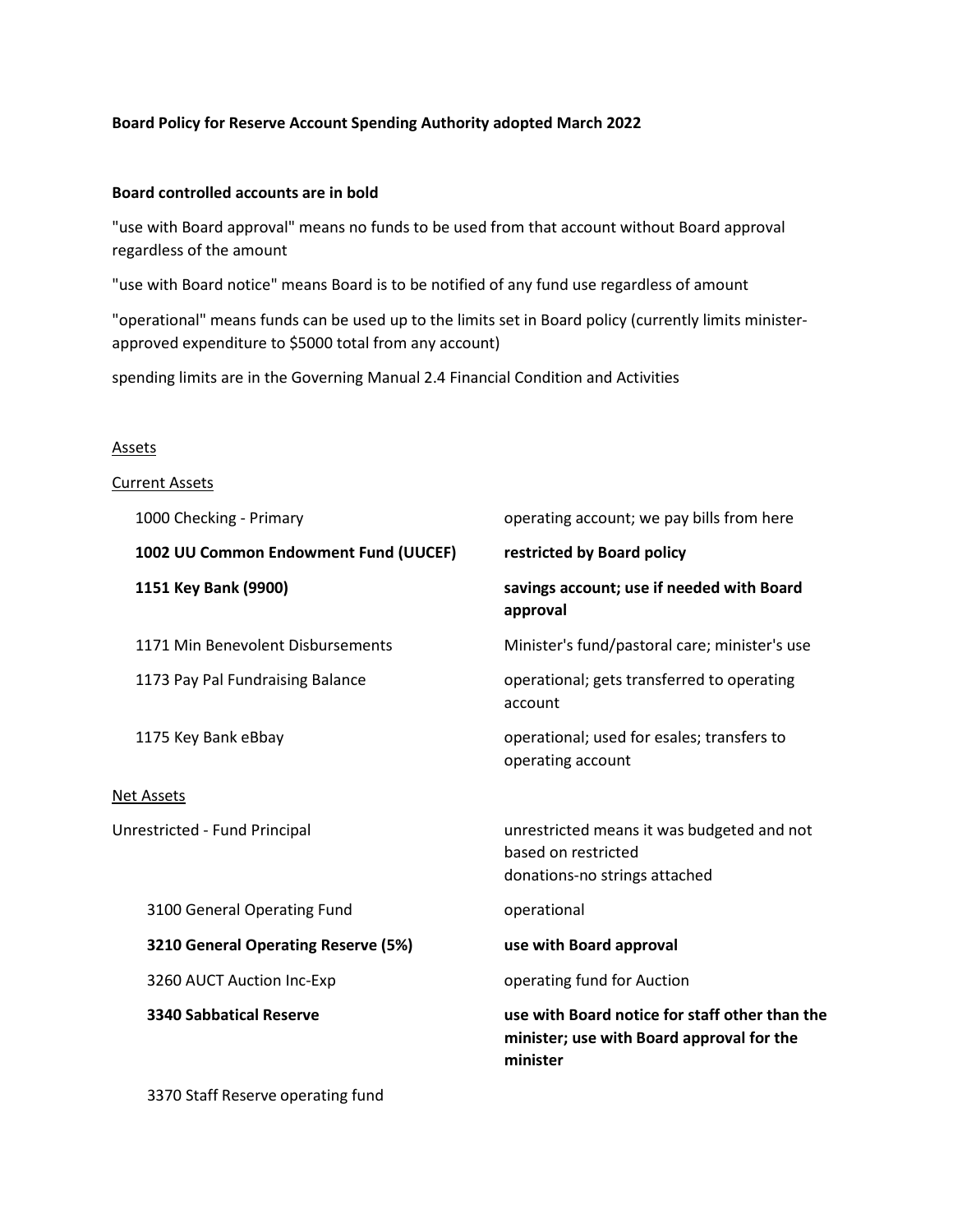| <b>Temporary Restricted</b>                                                              | temporarily restricted means it may have been<br>donated or fund raised or budgeted; funds were<br>set aside for this use but could be used for<br>other things |
|------------------------------------------------------------------------------------------|-----------------------------------------------------------------------------------------------------------------------------------------------------------------|
| 3240 Community Life                                                                      | operational                                                                                                                                                     |
| 3241 Faith in Action Reserve Fund Balance                                                | operational                                                                                                                                                     |
| 3242 Resource                                                                            | operational                                                                                                                                                     |
| 3243 Faith Development                                                                   | operational                                                                                                                                                     |
| 3244 Spiritual Life                                                                      | operational                                                                                                                                                     |
| 3470 BMMF Major Maintenance                                                              | operational; use with Board approval if amount<br>exceeds Board policy                                                                                          |
| 3475 Major Project Reserve                                                               | use with Board approval                                                                                                                                         |
|                                                                                          |                                                                                                                                                                 |
| <b>Permanently Restricted</b>                                                            | permanently restricted means funds were<br>donated for this specific purpose and must be<br>used for that purpose                                               |
| 3200 Sales Tax Reserve Fund Balance                                                      | operational                                                                                                                                                     |
| 3270 GRNDS & Landscaping                                                                 | operational                                                                                                                                                     |
| 3280 Choir & Music Fund                                                                  | operational                                                                                                                                                     |
| 3290 Piano Maintenance                                                                   | operational                                                                                                                                                     |
| 3300 Partner Church - BENEV                                                              | operational                                                                                                                                                     |
| 3310 Auction Community Fund - Donor Restricted operational/pastoral; for those who would | otherwise be unable to participate in the<br>auction                                                                                                            |
| 3350 Safe Congregation Reserve                                                           | operational                                                                                                                                                     |
| 3360 Volunteer Recognition Reserve                                                       | operational                                                                                                                                                     |
| 3390 Warm Windows                                                                        | operational                                                                                                                                                     |
| 3400 Nursery Fund                                                                        | operational                                                                                                                                                     |
| 3410 Raise the Paddle - Tiny Houses Balance                                              | operational                                                                                                                                                     |
| 3415 Raise the Paddle 2020-Technology                                                    | operational                                                                                                                                                     |
| 3420 BOOK Sale Inc-Exp                                                                   | operational                                                                                                                                                     |